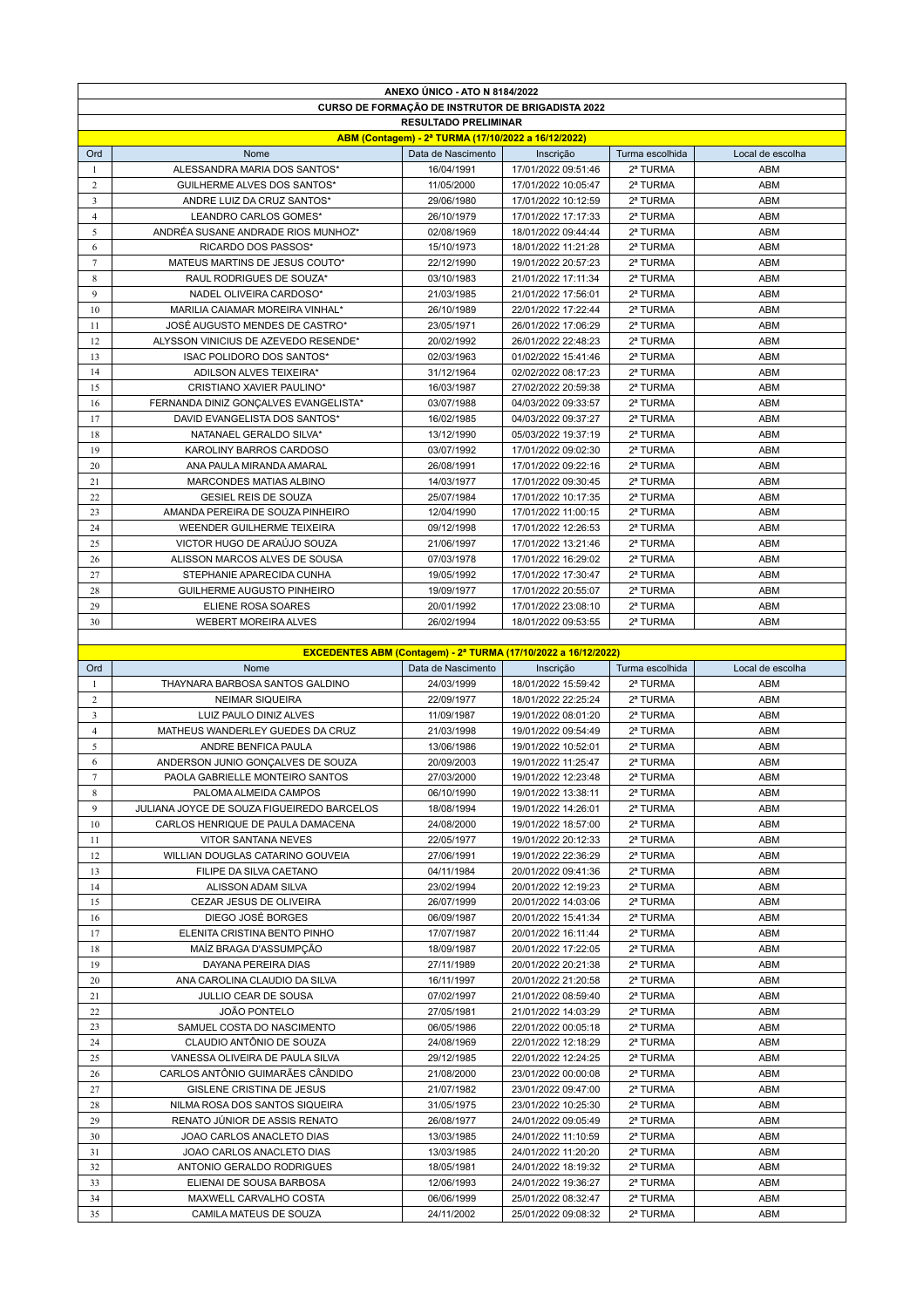| 36       | WELLINGTO DITARCIO JARDIM ROCHA                                 | 13/09/1991                                          | 25/01/2022 12:31:26                        | 2ª TURMA             | ABM              |
|----------|-----------------------------------------------------------------|-----------------------------------------------------|--------------------------------------------|----------------------|------------------|
| 37       | BRUNO WALESSON CUNHA DE SOUZA                                   | 12/04/1995                                          | 25/01/2022 22:36:06                        | 2ª TURMA             | ABM              |
| 38       | PAULO SÉRGIO BORBA ROCHA                                        | 07/05/1974                                          | 26/01/2022 01:00:52                        | 2ª TURMA             | ABM              |
| 39       | ANTÔNIO SILVA NETO                                              | 19/08/1977                                          | 26/01/2022 03:45:17                        | 2ª TURMA             | ABM              |
| 40       | SIMONE EFIGÊNIA DA SILVA PASSOS                                 | 21/03/1967                                          | 26/01/2022 11:46:11                        | 2ª TURMA             | ABM              |
| 41       | DIOGO LEANDRO TEIXEIRA PINTO                                    | 18/09/1980                                          | 26/01/2022 12:51:39                        | 2ª TURMA             | ABM              |
| 42       | STANLEY BATISTA DE OLIVEIRA                                     | 24/10/1990                                          | 26/01/2022 14:12:36                        | 2ª TURMA             | ABM              |
| 43       | JOÃO PEDRO DE ARAÚJO MENDANHA                                   | 08/10/1999                                          | 26/01/2022 14:29:22                        | 2ª TURMA             | ABM              |
| 44       | ZITANIA ALVES NETO DO CARMO SILVA                               | 14/11/1989                                          | 26/01/2022 21:21:18                        | 2ª TURMA             | ABM              |
| 45       | <b>MATEUS FARIA SOARES</b>                                      | 02/07/1997<br>26/01/1983                            | 27/01/2022 06:10:34                        | 2ª TURMA             | ABM              |
| 46<br>47 | <b>UELINTON RODRIGUES DA SILVA</b><br>KAIQUE DOS SANTOS PEREIRA | 17/10/2000                                          | 27/01/2022 09:14:45<br>27/01/2022 09:20:26 | 2ª TURMA<br>2ª TURMA | ABM<br>ABM       |
| 48       | CAUANE LIDIELE OLIVEIRA CARVALHO                                | 23/08/1997                                          | 27/01/2022 11:39:46                        | 2ª TURMA             | ABM              |
| 49       | FELIPE BENVINDO DE PAIVA                                        | 31/03/1998                                          | 27/01/2022 12:53:35                        | 2ª TURMA             | ABM              |
| 50       | JONATHAN FILIPE RIQUETE DE AGUILAR                              | 07/07/2000                                          | 27/01/2022 14:55:02                        | 2ª TURMA             | ABM              |
| 51       | MIRIELLY DURVAL FERREIRA                                        | 21/02/2001                                          | 27/01/2022 22:55:03                        | 2ª TURMA             | ABM              |
| 52       | PEDRO HENRIQUE FORTUNATO RODRIGUES LIMA                         | 09/02/1999                                          | 28/01/2022 16:16:43                        | 2ª TURMA             | ABM              |
| 53       | <b>MARCELO VIEIRA FERREIRA</b>                                  | 15/05/2022                                          | 31/01/2022 12:56:29                        | 2ª TURMA             | ABM              |
| 54       | CLAUDIA MARIA MOREIRA                                           | 11/08/1977                                          | 31/01/2022 18:21:38                        | 2ª TURMA             | ABM              |
| 55       | MARLON ELIAS PEREIRA NUNES                                      | 25/03/1987                                          | 01/02/2022 01:06:19                        | 2ª TURMA             | <b>ABM</b>       |
| 56       | FÁBIO PEREIRA ROSA GONCALVES                                    | 29/08/1986                                          | 02/02/2022 11:09:21                        | 2ª TURMA             | ABM              |
| 57       | MÁRIO JÚNIO FERREIRA                                            | 13/02/2022                                          | 02/02/2022 19:11:29                        | 2ª TURMA             | ABM              |
| 58       | <b>IAGO PEREIRA RIBEIRO</b>                                     | 22/12/2000                                          | 03/02/2022 13:20:46                        | 2ª TURMA             | ABM              |
| 59       | NUBIA LORRAINE DE SOUZA SANTOS                                  | 21/07/1997                                          | 05/02/2022 15:29:14                        | 2ª TURMA             | ABM              |
| 60       | GUILHERME BEZERRA DOS SANTOS                                    | 04/02/1999                                          | 07/02/2022 10:08:04                        | 2ª TURMA             | ABM              |
| 61       | ALLAN DA SILVA ALMEIDA                                          | 22/04/1999                                          | 07/02/2022 11:15:50                        | 2ª TURMA             | <b>ABM</b>       |
| 62       | JOAO VICTOR EMILIANO MARTINS                                    | 13/06/2002                                          | 07/02/2022 14:29:12                        | 2ª TURMA             | ABM              |
| 63       | JÚNIO CÉSAR DE ARAÚJO                                           | 25/09/1987                                          | 08/02/2022 11:02:13                        | 2ª TURMA             | ABM              |
| 64<br>65 | DAYANE NEVES FERNANDES<br>DAYA JENIFFER NOGUEIRA ARRUDAS        | 30/08/1992                                          | 08/02/2022 18:40:37                        | 2ª TURMA             | <b>ABM</b>       |
| 66       | MARLON ANTÔNIO DE PAULA                                         | 14/10/1996<br>29/06/1986                            | 08/02/2022 20:59:44<br>08/02/2022 21:14:28 | 2ª TURMA<br>2ª TURMA | ABM<br>ABM       |
| 67       | LUCAS VIEIRA BARROS SOUZA                                       | 06/03/2001                                          | 10/02/2022 08:35:30                        | 2ª TURMA             | ABM              |
| 68       | GABRIEL ARAÚJO DE MESQUITA                                      | 15/03/1994                                          | 10/02/2022 14:25:53                        | 2ª TURMA             | ABM              |
| 69       | PAULO VICTOR LOPES DA SILVA                                     | 20/11/2000                                          | 11/02/2022 00:41:32                        | 2ª TURMA             | ABM              |
| 70       | LUIZ FERNANDO ALVES MAYRINK                                     | 21/08/1973                                          | 11/02/2022 10:25:01                        | 2ª TURMA             | ABM              |
| 71       | JASLEY EMANUEL DE ALMEIDA                                       | 26/10/1993                                          | 11/02/2022 10:59:48                        | 2ª TURMA             | ABM              |
| 72       | STENNYO LEONY AQUINO                                            | 14/11/1994                                          | 13/02/2022 18:18:08                        | 2ª TURMA             | ABM              |
| 73       | ANDRÉ LUIZ MARTINS                                              | 30/11/1967                                          | 14/02/2022 16:17:09                        | 2ª TURMA             | ABM              |
| 74       | <b>GLEIA</b>                                                    | 22/04/1984                                          | 15/02/2022 14:16:59                        | 2ª TURMA             | ABM              |
| 75       | LUAN VICTOR PAIVA DE MATOS                                      | 17/06/2002                                          | 15/02/2022 18:56:32                        | 2ª TURMA             | ABM              |
| 76       | CARTEIRA NACIONAL DE HABILITAÇÃO                                | 07/06/1990                                          | 16/02/2022 15:29:01                        | 2ª TURMA             | ABM              |
| 77       | NATANAEL FERNANDES NASCIMENTO                                   | 28/11/1998                                          | 21/02/2022 18:06:33                        | 2ª TURMA             | ABM              |
| 78       | LORRAN CRISTIAN AMBRÓSIO MOREIRA LEITE                          | 01/08/1991<br>14/03/1977                            | 21/02/2022 21:31:43<br>23/02/2022 10:21:38 | 2ª TURMA             | ABM              |
| 79<br>80 | <b>RENATO DE MEIRELES</b><br>CHARLES DANIEL ALVES DOS SANTOS    | 20/09/1987                                          | 23/02/2022 10:40:44                        | 2ª TURMA<br>2ª TURMA | ABM<br>ABM       |
| 81       | TAMIRES CAMILA MOREIRA DE FARIA                                 | 19/02/1997                                          | 23/02/2022 10:42:01                        | 2ª TURMA             | ABM              |
| 82       | LEONARDO FRANCISCO MARTINS                                      | 08/06/1986                                          | 23/02/2022 11:01:13                        | 2ª TURMA             | ABM              |
| 83       | ANDRÉ GONÇALVES MARTINS                                         | 24/09/1985                                          | 23/02/2022 17:14:29                        | 2ª TURMA             | <b>ABM</b>       |
| 84       | CRAUDECY COSTA DA SILVA                                         | 08/09/1973                                          | 24/02/2022 10:30:36                        | 2ª TURMA             | ABM              |
| 85       | JORGE LEITE FILHO                                               | 10/03/1977                                          | 26/02/2022 16:01:55                        | 2ª TURMA             | ABM              |
| 86       | LUCILA VITORIA MENDES CARDOSO                                   | 28/04/1999                                          | 28/02/2022 14:46:11                        | 2ª TURMA             | <b>ABM</b>       |
| 87       | TATIANE MENDES DA SILVA                                         | 08/06/1992                                          | 28/02/2022 21:23:30                        | 2ª TURMA             | ABM              |
| 88       | CHRISTOPHER LOPES DE LIMA                                       | 28/07/1989                                          | 02/03/2022 18:14:28                        | 2ª TURMA             | ABM              |
| 89       | ADRIANO APARECIDO ALBINO                                        | 08/07/1975                                          | 04/03/2022 00:01:00                        | 2ª TURMA             | ABM              |
| 90       | CARLOS ALEXANDRE MOURA DOS SANTOS                               | 15/03/1999                                          | 04/03/2022 13:11:12                        | 2ª TURMA             | ABM              |
| 91       | LETICIA AMORIM DOS SANTOS                                       | 06/02/2004                                          | 07/03/2022 19:23:06                        | 2ª TURMA             | ABM              |
| 92       | SILOÉ PEREIRA RODRIGUES                                         | 23/04/1992                                          | 07/03/2022 22:18:27                        | 2ª TURMA             | ABM              |
| 93<br>94 | DILZON ANTONIO RODRIGUES LOPES<br>GISELE PORTELA DELORTO        | 04/10/1997<br>21/09/1983                            | 09/03/2022 11:52:30<br>09/03/2022 17:30:25 | 2ª TURMA<br>2ª TURMA | ABM<br>ABM       |
| 95       |                                                                 |                                                     |                                            |                      |                  |
| 96       | JANAÍNA MATOS DOS REIS GOMES<br>JACKSON DE JESUS GOMES          | 21/02/1984<br>23/02/1994                            | 10/03/2022 13:31:50<br>16/03/2022 16:18:59 | 2ª TURMA<br>2ª TURMA | ABM<br>ABM       |
| 97       | ANDREZA ALVES FILIZZOLA                                         | 19/01/1993                                          | 17/03/2022 04:21:32                        | 2ª TURMA             | ABM              |
| 98       | <b>MARLON FRANCIS MARTINS</b>                                   | 27/04/1993                                          | 18/03/2022 17:05:52                        | 2ª TURMA             | ABM              |
| 99       | VITÓRIA CRISTINA LEANDRO GOMES                                  | 01/09/2002                                          | 19/03/2022 08:47:23                        | 2ª TURMA             | ABM              |
| 100      | JESSICA APARECIDA DA SILVA                                      | 12/02/1993                                          | 21/03/2022 21:52:56                        | 2ª TURMA             | ABM              |
| 101      | ANA CARINA ROQUE                                                | 04/04/1987                                          | 23/03/2022 09:21:26                        | 2ª TURMA             | ABM              |
| 102      | NAYARA BORGES FREITAS                                           | 23/10/1992                                          | 24/03/2022 07:57:20                        | 2ª TURMA             | ABM              |
| 103      | ANDRÉ LUÍS COUTINHO                                             | 03/09/1994                                          | 24/03/2022 15:17:40                        | 2ª TURMA             | ABM              |
| 104      | RENAN SOUZA SANTOS                                              | 18/01/2002                                          | 24/03/2022 16:04:06                        | 2ª TURMA             | <b>ABM</b>       |
| 105      | KELVYN HENRIQUE DOS SANTOS                                      | 04/09/1991                                          | 24/03/2022 21:24:19                        | 2ª TURMA             | ABM              |
|          |                                                                 |                                                     |                                            |                      |                  |
|          |                                                                 | PATOS DE MINAS - 2ª TURMA (17/10/2022 a 16/12/2022) |                                            |                      |                  |
| Ord      | Nome                                                            | Data de Nascimento                                  | Inscrição                                  | Turma escolhida      | Local de escolha |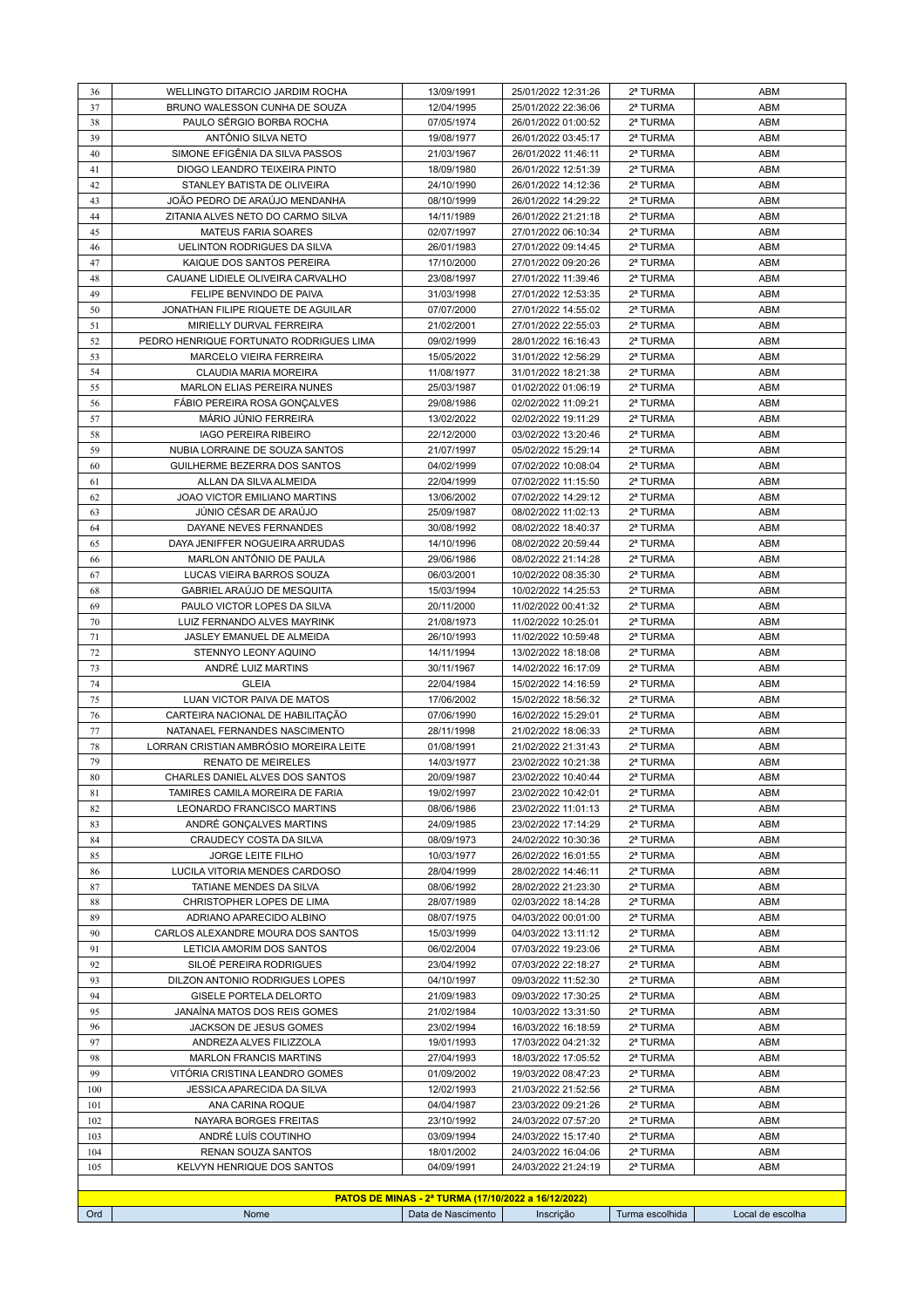|                | CLAUDIO ANTONIO DE SOUZA          | 24/08/1969 | 22/01/2022 11:41:52 | 2ª TURMA | 2°COB / Patos de Minas |
|----------------|-----------------------------------|------------|---------------------|----------|------------------------|
| $\overline{2}$ | <b>EDIVONE</b>                    | 23/08/1993 | 25/01/2022 10:08:52 | 2ª TURMA | 2°COB / Patos de Minas |
| 3              | THAYNAH APARECIDA OVIDES          | 23/10/1991 | 26/01/2022 10:55:59 | 2ª TURMA | 2°COB / Patos de Minas |
| 4              | ALEXANDRE JOSÉ BRAGA DE MAGALHÃES | 11/02/1995 | 26/01/2022 19:35:09 | 2ª TURMA | 2ºCOB / Patos de Minas |
| 5              | VINÍCIUS PESSÔA DA SILVA          | 23/08/1993 | 05/02/2022 14:49:59 | 2ª TURMA | 2°COB / Patos de Minas |
| 6              | ROBERTO VAN DEN BERG              | 30/01/1976 | 10/02/2022 21:25:02 | 2ª TURMA | 2°COB / Patos de Minas |
| $\overline{ }$ | JOSÉ ANGELO DA SILVA              | 02/01/1975 | 12/02/2022 11:35:35 | 2ª TURMA | 2°COB / Patos de Minas |
| 8              | EVA BIANCA SILVA BESSA            | 12/05/1997 | 24/02/2022 21:52:39 | 2ª TURMA | 2°COB / Patos de Minas |
| 9              | PABLO HIGOR DA SILVA              | 17/03/1997 | 27/02/2022 16:04:57 | 2ª TURMA | 2°COB / Patos de Minas |
| 10             | MARCO AURÉLIO CAIXETA             | 03/01/1979 | 01/03/2022 18:12:23 | 2ª TURMA | 2°COB / Patos de Minas |
|                |                                   |            |                     |          |                        |

|                | UBERLÂNDIA - 2ª TURMA (17/10/2022 a 16/12/2022) |                    |                     |                 |                    |  |  |
|----------------|-------------------------------------------------|--------------------|---------------------|-----------------|--------------------|--|--|
| Ord            | Nome                                            | Data de Nascimento | Inscrição           | Turma escolhida | Local de escolha   |  |  |
| 1              | GISELLE ROSALVES SILVA PINHEIRO                 | 29/08/1981         | 18/01/2022 08:10:16 | 2ª TURMA        | 2°COB / Uberlândia |  |  |
| $\overline{c}$ | <b>HUGO ARAUJO BURGOS</b>                       | 21/09/1981         | 19/01/2022 11:30:25 | 2ª TURMA        | 2°COB / Uberlândia |  |  |
| $\overline{3}$ | MARCIO ANTUNES COSTA BATISTA                    | 09/02/1982         | 19/01/2022 19:03:27 | 2ª TURMA        | 2°COB / Uberlândia |  |  |
| $\overline{4}$ | MARCOS FERREIRA DO NASCIMENTO JUNIOR            | 05/05/1991         | 19/01/2022 19:41:26 | 2ª TURMA        | 2°COB / Uberlândia |  |  |
| 5              | <b>RENATA DE ORNELAS GOMES</b>                  | 29/06/1997         | 20/01/2022 09:36:11 | 2ª TURMA        | 2°COB / Uberlândia |  |  |
| 6              | MARILIA RODRIGUES DE ANDRADE                    | 14/02/1982         | 20/01/2022 19:55:24 | 2ª TURMA        | 2°COB / Uberlândia |  |  |
| $\tau$         | <b>WESLEY DA CRUZ FLORENCIO</b>                 | 17/10/1986         | 21/01/2022 15:56:27 | 2ª TURMA        | 2°COB / Uberlândia |  |  |
| $\,$ 8 $\,$    | <b>GUSTAVO LÚCIO REIS</b>                       | 22/07/1999         | 23/01/2022 11:42:23 | 2ª TURMA        | 2°COB / Uberlândia |  |  |
| 9              | <b>WERLEM BARBOSA DA SILVA</b>                  | 14/04/1996         | 23/01/2022 13:53:16 | 2ª TURMA        | 2°COB / Uberlândia |  |  |
| 10             | MARIÂNGELA DE LIMA ALVES                        | 27/11/1979         | 23/01/2022 14:03:40 | 2ª TURMA        | 2°COB / Uberlândia |  |  |
| 11             | TAMIRES APARECIDA MARTINS JORGE                 | 19/08/1997         | 23/01/2022 14:27:30 | 2ª TURMA        | 2°COB / Uberlândia |  |  |
| 12             | <b>MAYRA CRISTINA FARIA SOARES</b>              | 09/05/1997         | 23/01/2022 16:30:38 | 2ª TURMA        | 2°COB / Uberlândia |  |  |
| 13             | ANNA FLÁVIA DE CARVALHO ALVES                   | 30/12/1999         | 23/01/2022 17:20:44 | 2ª TURMA        | 2°COB / Uberlândia |  |  |
| 14             | <b>LUANDERSON ANTUNES DIAS</b>                  | 28/08/1995         | 23/01/2022 17:22:03 | 2ª TURMA        | 2°COB / Uberlândia |  |  |
| 15             | TATIANA GOMES FERREIRA DE LIMA                  | 09/12/1994         | 23/01/2022 21:05:53 | 2ª TURMA        | 2°COB / Uberlândia |  |  |
| 16             | HANNAH VICTÓRIA GONCALVES                       | 12/04/2002         | 23/01/2022 22:31:50 | 2ª TURMA        | 2°COB / Uberlândia |  |  |
| 17             | RODRIGO DE SOUSA COSTA                          | 14/10/1984         | 24/01/2022 07:08:01 | 2ª TURMA        | 2°COB / Uberlândia |  |  |
| 18             | RODRIGO ALVES PACHECO                           | 28/06/1991         | 24/01/2022 08:25:29 | 2ª TURMA        | 2°COB / Uberlândia |  |  |
| 19             | <b>EDMILSON EUFRASIO SANTOS</b>                 | 14/11/2002         | 24/01/2022 08:38:34 | 2ª TURMA        | 2°COB / Uberlândia |  |  |
| 20             | REJANE CRISTINA DOS SANTOS KARWOWSKI            | 18/08/1987         | 24/01/2022 08:56:33 | 2ª TURMA        | 2°COB / Uberlândia |  |  |
| 21             | RICARDO MENDONÇA MARQUES                        | 15/12/1987         | 24/01/2022 14:13:31 | 2ª TURMA        | 2°COB / Uberlândia |  |  |
| 22             | RAFAEL JOSÉ DA COSTA                            | 11/09/1992         | 24/01/2022 14:40:51 | 2ª TURMA        | 2°COB / Uberlândia |  |  |
| 23             | LUANA LORRAINE DE JESUS SIQUEIRA                | 19/01/2004         | 24/01/2022 21:26:06 | 2ª TURMA        | 2°COB / Uberlândia |  |  |
| 24             | RAISSA ROCHA GALVÃO                             | 01/04/1986         | 25/01/2022 15:36:32 | 2ª TURMA        | 2°COB / Uberlândia |  |  |
| 25             | JOÃO PEDRO SOUZA SILVA                          | 18/09/1997         | 27/01/2022 14:44:25 | 2ª TURMA        | 2°COB / Uberlândia |  |  |
| 26             | MATEUS PEREIRA FREITAS MENDES                   | 31/03/1987         | 27/01/2022 19:08:34 | 2ª TURMA        | 2°COB / Uberlândia |  |  |
| 27             | <b>TALITA SANTANA LIMA</b>                      | 04/12/1992         | 28/01/2022 14:50:18 | 2ª TURMA        | 2°COB / Uberlândia |  |  |
| 28             | DEUSIMAR LOPES PEREIRA JÚNIOR                   | 18/11/1993         | 31/01/2022 07:22:33 | 2ª TURMA        | 2°COB / Uberlândia |  |  |
| 29             | DANILO HOLLANDERS DE MOURA                      | 24/07/1990         | 01/02/2022 06:03:36 | 2ª TURMA        | 2°COB / Uberlândia |  |  |
| 30             | LOANE OLIVEIRA CARVALHO                         | 28/06/1987         | 01/02/2022 16:46:48 | 2ª TURMA        | 2°COB / Uberlândia |  |  |
| 31             | RAFAEL AQUINO ZINGRA                            | 24/06/1989         | 01/02/2022 17:56:28 | 2ª TURMA        | 2°COB / Uberlândia |  |  |
|                |                                                 |                    |                     |                 |                    |  |  |

|                | EXCEDENTES UBERLÂNDIA - 2ª TURMA (17/10/2022 a 16/12/2022) |                    |                     |                 |                    |  |  |
|----------------|------------------------------------------------------------|--------------------|---------------------|-----------------|--------------------|--|--|
| Ord            | Nome                                                       | Data de Nascimento | Inscrição           | Turma escolhida | Local de escolha   |  |  |
|                | DIEGO MÔZAR DA SILVA                                       | 24/05/1984         | 03/02/2022 13:47:05 | 2ª TURMA        | 2°COB / Uberlândia |  |  |
| 2              | MARIA ELAINE MIRANDA SANTOS                                | 10/07/1978         | 09/02/2022 09:04:04 | 2ª TURMA        | 2°COB / Uberlândia |  |  |
| 3              | CONSUELO SANTOS DE SOUZA                                   | 04/05/1983         | 10/02/2022 21:58:01 | 2ª TURMA        | 2°COB / Uberlândia |  |  |
| 4              | WILLIAN DA CRUZ SANTOS                                     | 21/10/1984         | 11/02/2022 11:29:31 | 2ª TURMA        | 2°COB / Uberlândia |  |  |
| 5              | MATHEUS DE FREITAS VITORINO                                | 19/08/1992         | 15/02/2022 08:59:52 | 2ª TURMA        | 2°COB / Uberlândia |  |  |
| 6              | EMANUELLY PEREIRA DUARTE                                   | 15/08/2002         | 19/02/2022 19:47:20 | 2ª TURMA        | 2°COB / Uberlândia |  |  |
| $\overline{7}$ | NILO GUSTAVO DE MELO VIEIRA                                | 25/07/1997         | 20/02/2022 22:02:48 | 2ª TURMA        | 2°COB / Uberlândia |  |  |
| 8              | <b>REGINA</b>                                              | 08/09/1974         | 21/02/2022 21:04:05 | 2ª TURMA        | 2°COB / Uberlândia |  |  |
| 9              | DIEGO VENÂNCIO DE SOUZA                                    | 08/01/1989         | 24/02/2022 08:25:18 | 2ª TURMA        | 2°COB / Uberlândia |  |  |
| 10             | RUAN CARLOS SIPRIANO OLIVEIRA                              | 02/04/1996         | 03/03/2022 20:12:13 | 2ª TURMA        | 2°COB / Uberlândia |  |  |
| 11             | AGATHA ROXANNE DO CARMO                                    | 18/12/1988         | 14/03/2022 14:12:03 | 2ª TURMA        | 2°COB / Uberlândia |  |  |
| 12             | LEANDRO APARECIDO SILVA                                    | 01/04/1979         | 16/03/2022 15:14:02 | 2ª TURMA        | 2°COB / Uberlândia |  |  |
|                |                                                            |                    |                     |                 |                    |  |  |

|             | BARBACENA - 2ª TURMA (17/10/2022 a 16/12/2022) |                    |                     |                 |                   |  |  |  |  |
|-------------|------------------------------------------------|--------------------|---------------------|-----------------|-------------------|--|--|--|--|
| Ord         | Nome                                           | Data de Nascimento | Inscrição           | Turma escolhida | Local de escolha  |  |  |  |  |
|             | <b>WILSON TRINDADE REIS</b>                    | 28/01/1970         | 17/01/2022 16:11:45 | 2ª TURMA        | 3°COB / Barbacena |  |  |  |  |
|             | <b>JHONY RIBEIRO DEOLINDO</b>                  | 11/04/1999         | 18/01/2022 18:48:49 | 2ª TURMA        | 3°COB / Barbacena |  |  |  |  |
|             | <b>JULIANO DANIEL NATALINO</b>                 | 26/12/1999         | 21/01/2022 20:18:01 | 2ª TURMA        | 3°COB / Barbacena |  |  |  |  |
| 4           | MISIA CAEOLINA FERREIRA                        | 22/05/1989         | 25/01/2022 10:40:54 | 2ª TURMA        | 3°COB / Barbacena |  |  |  |  |
|             | <b>BRUNO CÂNDIDO SILVA</b>                     | 08/02/1999         | 25/01/2022 11:37:59 | 2ª TURMA        | 3°COB / Barbacena |  |  |  |  |
| 6           | HUGO ROBERTO CAPILUPI                          | 19/03/1998         | 26/01/2022 10:37:54 | 2ª TURMA        | 3°COB / Barbacena |  |  |  |  |
|             | ANA PAULA JERONIMO DE MESQUITA                 | 20/03/1973         | 28/01/2022 14:13:59 | 2ª TURMA        | 3°COB / Barbacena |  |  |  |  |
| 8           | JUNNIO AUGUSTO GONCALVES                       | 31/07/1989         | 08/02/2022 15:14:18 | 2ª TURMA        | 3°COB / Barbacena |  |  |  |  |
| $\mathbf Q$ | DRIENIO ALEXO ALVES LAUDELINO                  | 27/02/1995         | 08/02/2022 22:33:14 | 2ª TURMA        | 3°COB / Barbacena |  |  |  |  |
| 10          | VICTOR GABRIEL GOMES DE OLIVEIRA               | 05/01/2001         | 11/02/2022 11:20:58 | 2ª TURMA        | 3°COB / Barbacena |  |  |  |  |
|             | WAGNER SOBREIRA DO NASCIMENTO                  | 14/11/1978         | 19/02/2022 22:03:48 | 2ª TURMA        | 3°COB / Barbacena |  |  |  |  |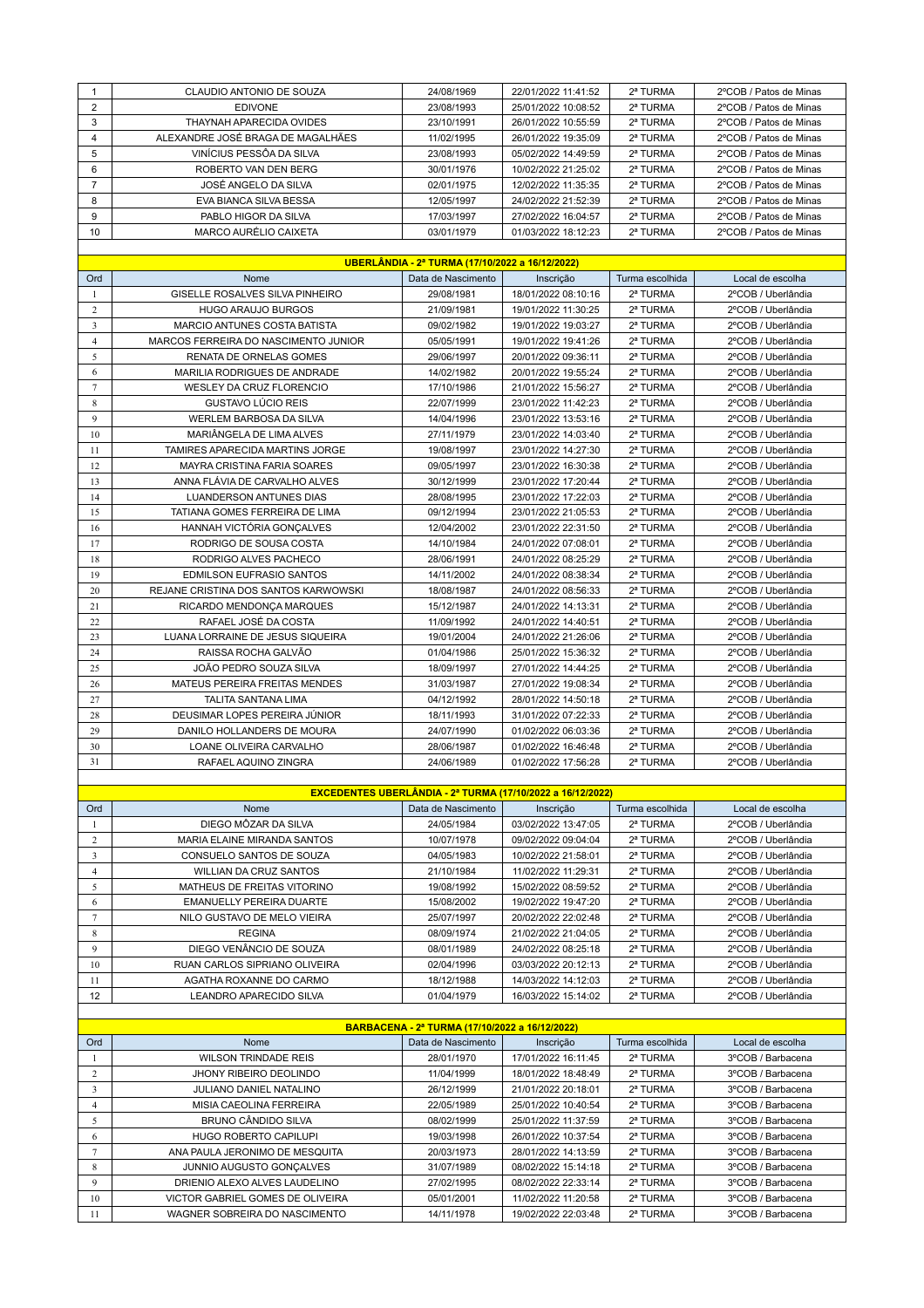| $\overline{1}$<br>. . | ADRIANO APARECIDO ALBINO PEREIRA       | 08/07/1975 | 23/02/2022 21:06:13 | 2ª TURMA | 3°COB / Barbacena |
|-----------------------|----------------------------------------|------------|---------------------|----------|-------------------|
|                       | LORRAINE DE SOUZA RIBEIRO              | 11/08/1999 | 09/03/2022 11:03:18 | 2ª TURMA | 3°COB / Barbacena |
| 14                    | ROSA MARIA DE JESUS SILVA              | 21/03/1983 | 24/03/2022 11:39:46 | 2ª TURMA | 3°COB / Barbacena |
|                       | LARISSA CHRISTIENE RIBEIRO DE OLIVEIRA | 13/03/1999 | 24/03/2022 15:42:51 | 2ª TURMA | 3°COB / Barbacena |
|                       |                                        |            |                     |          |                   |

|                | JUIZ DE FORA - 2ª TURMA (17/10/2022 a 16/12/2022) |                    |                     |                 |                      |  |  |
|----------------|---------------------------------------------------|--------------------|---------------------|-----------------|----------------------|--|--|
| Ord            | Nome                                              | Data de Nascimento | Inscrição           | Turma escolhida | Local de escolha     |  |  |
| $\mathbf{1}$   | RODRIGO MARTINS RIBEIRO                           | 06/09/1982         | 18/01/2022 09:13:10 | 2ª TURMA        | 3°COB / Juiz de Fora |  |  |
| $\overline{c}$ | AMARALINA RODRIGUES DE AZEVEDO                    | 08/07/1987         | 18/01/2022 17:35:28 | 2ª TURMA        | 3°COB / Juiz de Fora |  |  |
| 3              | <b>WESLEY DE OLIVEIRA PEREIRA</b>                 | 08/05/1975         | 19/01/2022 09:22:27 | 2ª TURMA        | 3°COB / Juiz de Fora |  |  |
| $\overline{4}$ | LIÉGE DE CÁSSIA SARDINHA DOS SANTOS               | 25/09/1967         | 19/01/2022 11:20:52 | 2ª TURMA        | 3°COB / Juiz de Fora |  |  |
| 5              | FELIPE CASELA REIS DIAS                           | 29/08/1986         | 19/01/2022 11:56:47 | 2ª TURMA        | 3°COB / Juiz de Fora |  |  |
| 6              | LEONARDO COSTA SILVA OLIVEIRA                     | 04/09/2002         | 19/01/2022 12:51:21 | 2ª TURMA        | 3°COB / Juiz de Fora |  |  |
| $\overline{7}$ | DARLIAN DE OLIVEIRA NASCIMENTO                    | 12/01/1990         | 19/01/2022 23:24:40 | 2ª TURMA        | 3°COB / Juiz de Fora |  |  |
| 8              | MARCOS DE LIMA SCHUCHTER                          | 22/09/1986         | 19/01/2022 23:26:56 | 2ª TURMA        | 3°COB / Juiz de Fora |  |  |
| 9              | <b>WILLIAM DA SILVA FERREIRA</b>                  | 26/04/1991         | 20/01/2022 00:11:39 | 2ª TURMA        | 3°COB / Juiz de Fora |  |  |
| 10             | MICHAEL CRISTIAN ROCHA                            | 08/01/1996         | 20/01/2022 00:24:45 | 2ª TURMA        | 3°COB / Juiz de Fora |  |  |
| 11             | RENATA ALENCAR DA SILVA                           | 10/12/1988         | 20/01/2022 11:59:18 | 2ª TURMA        | 3°COB / Juiz de Fora |  |  |
| 12             | FRANCISCO SALES DE ALMEIDA FILHO                  | 24/03/1995         | 20/01/2022 15:44:57 | 2ª TURMA        | 3°COB / Juiz de Fora |  |  |
| 13             | LUIZ FYLIPE EVELING GOMES DA SILVA                | 15/09/2003         | 20/01/2022 18:20:28 | 2ª TURMA        | 3°COB / Juiz de Fora |  |  |
| 14             | HEGLYSON CAETANO DE OLIVEIRA                      | 13/02/1997         | 20/01/2022 19:36:02 | 2ª TURMA        | 3°COB / Juiz de Fora |  |  |
| 15             | CARLOS EDUARDO DA SILVA                           | 16/11/1985         | 21/01/2022 07:05:50 | 2ª TURMA        | 3°COB / Juiz de Fora |  |  |
| 16             | REBECCA DE VASCONCELLOS PEREIRA ESTEVES           | 28/05/1991         | 21/01/2022 10:44:53 | 2ª TURMA        | 3°COB / Juiz de Fora |  |  |
| 17             | DIOGO LUCAS FERNANDES DO NASCIMENTO               | 29/06/1992         | 21/01/2022 10:56:28 | 2ª TURMA        | 3°COB / Juiz de Fora |  |  |
| 18             | LETÍCIA DA CRUZ SILVA                             | 15/05/1999         | 21/01/2022 12:08:00 | 2ª TURMA        | 3°COB / Juiz de Fora |  |  |
| 19             | MIKE WILLIAM DOMINGOS                             | 18/09/1995         | 21/01/2022 12:13:17 | 2ª TURMA        | 3°COB / Juiz de Fora |  |  |
| 20             | CARLOS EDUARDO DA SILVA                           | 16/11/1985         | 25/01/2022 19:00:13 | 2ª TURMA        | 3°COB / Juiz de Fora |  |  |
| 21             | LUCAS DE CARVALHO CORREA                          | 15/11/2003         | 25/01/2022 20:13:00 | 2ª TURMA        | 3°COB / Juiz de Fora |  |  |
| 22             | <b>LEONARDO RODRIGUES FERNANDES</b>               | 27/04/1992         | 26/01/2022 10:29:12 | 2ª TURMA        | 3°COB / Juiz de Fora |  |  |
| 23             | HERMELINDO JOSÉ GOMES                             | 17/10/2021         | 26/01/2022 16:32:05 | 2ª TURMA        | 3°COB / Juiz de Fora |  |  |
| 24             | ADRIANA ELISA CARCERERI DE OLIVEIRA               | 07/03/1982         | 26/01/2022 20:06:21 | 2ª TURMA        | 3°COB / Juiz de Fora |  |  |
| 25             | JOSE ANTONIO REZENDE DE OLIVEIRA                  | 04/06/1992         | 01/02/2022 13:50:19 | 2ª TURMA        | 3°COB / Juiz de Fora |  |  |
| 26             | MAIZA CAMPOS DA PAZ                               | 20/08/1988         | 04/02/2022 15:03:54 | 2ª TURMA        | 3°COB / Juiz de Fora |  |  |
| 27             | <b>GLAUBER LEANDRO GARCIA AGOSTINHO</b>           | 05/08/2002         | 07/02/2022 20:45:55 | 2ª TURMA        | 3°COB / Juiz de Fora |  |  |
| 28             | <b>TIAGO OLIVEIRA SENRA</b>                       | 08/02/1994         | 12/02/2022 08:40:52 | 2ª TURMA        | 3°COB / Juiz de Fora |  |  |
| 29             | WAGNER JOSÉ DA SILVA                              | 23/08/1976         | 15/02/2022 10:53:45 | 2ª TURMA        | 3°COB / Juiz de Fora |  |  |
| 30             | ANDRE DE ALMEIDA ANTÔNIO                          | 16/02/2022         | 15/02/2022 11:23:25 | 2ª TURMA        | 3°COB / Juiz de Fora |  |  |

|       |                         | <b>EXCEDENTES JUIZ DE FORA - 2ª TURMA (17/10/2022 a 16/12/2022)</b>                                                                                                                                                                                                                                                                                                                                                                                                                   |                                 |
|-------|-------------------------|---------------------------------------------------------------------------------------------------------------------------------------------------------------------------------------------------------------------------------------------------------------------------------------------------------------------------------------------------------------------------------------------------------------------------------------------------------------------------------------|---------------------------------|
| $  -$ | India de Medicines de I | $\mathbf{1} \cdot \mathbf{1} \cdot \mathbf{1} \cdot \mathbf{1} \cdot \mathbf{1} \cdot \mathbf{1} \cdot \mathbf{1} \cdot \mathbf{1} \cdot \mathbf{1} \cdot \mathbf{1} \cdot \mathbf{1} \cdot \mathbf{1} \cdot \mathbf{1} \cdot \mathbf{1} \cdot \mathbf{1} \cdot \mathbf{1} \cdot \mathbf{1} \cdot \mathbf{1} \cdot \mathbf{1} \cdot \mathbf{1} \cdot \mathbf{1} \cdot \mathbf{1} \cdot \mathbf{1} \cdot \mathbf{1} \cdot \mathbf{1} \cdot \mathbf{1} \cdot \mathbf{1} \cdot \mathbf{$ | The company of the product of a |

| <b>Ord</b> | Nome                                 | Data de Nascimento | Inscricão           | Turma escolhida | Local de escolha     |
|------------|--------------------------------------|--------------------|---------------------|-----------------|----------------------|
|            | ELYZABETH ANULINIO VILAR             | 19/01/1992         | 15/02/2022 12:12:41 | 2ª TURMA        | 3°COB / Juiz de Fora |
|            | ANGÉLICA TERTULIANO CASTRO           | 18/08/1997         | 10/03/2022 13:16:32 | 2ª TURMA        | 3°COB / Juiz de Fora |
|            | MARIANA ALVES DOS SANTOS             | 18/03/1993         | 10/03/2022 14:13:25 | 2ª TURMA        | 3°COB / Juiz de Fora |
|            | MILENA DE CARVALHO FONSECA           | 25/11/1994         | 25/03/2022 12:31:39 | 2ª TURMA        | 3°COB / Juiz de Fora |
|            | RAIMUNDO NONATO DE CARVALHO          | 06/06/1988         | 25/03/2022 12:58:33 | 2ª TURMA        | 3°COB / Juiz de Fora |
|            | WALBER VILANDER EVANGELISTA DOS REIS | 02/06/1997         | 25/03/2022 15:22:08 | 2ª TURMA        | 3°COB / Juiz de Fora |
|            | ANDRÉ LUCAS SOARES SANTOS            | 23/08/2001         | 25/03/2022 16:56:09 | 2ª TURMA        | 3°COB / Juiz de Fora |

| MONTES CLAROS - 2ª TURMA (17/10/2022 a 16/12/2022) |                                    |                    |                                                           |                 |                       |  |  |
|----------------------------------------------------|------------------------------------|--------------------|-----------------------------------------------------------|-----------------|-----------------------|--|--|
| Ord                                                | Nome                               | Data de Nascimento | Inscrição                                                 | Turma escolhida | Local de escolha      |  |  |
|                                                    | <b>ERICK MEDEIROS DIAS</b>         | 13/03/1988         | 20/01/2022 18:30:56                                       | 2ª TURMA        | 4°COB / Montes Claros |  |  |
| $\overline{2}$                                     | <b>RENATA GOMES DURAES</b>         | 06/10/1987         | 20/01/2022 18:55:23                                       | 2ª TURMA        | 4°COB / Montes Claros |  |  |
| 3                                                  | MARCELO ALVES PAIXÃO JÚNIOR        | 09/12/2021         | 20/01/2022 21:37:02                                       | 2ª TURMA        | 4°COB / Montes Claros |  |  |
| 4                                                  | TANIARA RAMOS CARDOSO              | 12/02/2021         | 20/01/2022 21:41:30                                       | 2ª TURMA        | 4°COB / Montes Claros |  |  |
| 5                                                  | <b>JOSÉ ERIKSON ALVES MENDES</b>   | 10/06/1988         | 22/01/2022 09:54:07                                       | 2ª TURMA        | 4°COB / Montes Claros |  |  |
| 6                                                  | <b>GABRIELA SNATOS FERREIRA</b>    | 26/08/2000         | 28/01/2022 07:03:05                                       | 2ª TURMA        | 4°COB / Montes Claros |  |  |
|                                                    | ELOY JOSÉ SANTOS MENDES            | 22/03/1998         | 28/01/2022 15:48:01                                       | 2ª TURMA        | 4°COB / Montes Claros |  |  |
| 8                                                  | CRISTINA PEDROSO BARBOSA           | 03/12/1995         | 30/01/2022 12:29:29                                       | 2ª TURMA        | 4°COB / Montes Claros |  |  |
| 9                                                  | <b>REGIANE SOUSA E SANTOS</b>      | 09/11/1996         | 01/02/2022 18:44:43                                       | 2ª TURMA        | 4°COB / Montes Claros |  |  |
| 10                                                 | <b>GENILCE FERREIRA DOS SANTOS</b> | 01/12/1981         | 02/02/2022 15:41:57                                       | 2ª TURMA        | 4°COB / Montes Claros |  |  |
| 11                                                 | <b>DIOGO SALGADO PINHEIRO</b>      | 07/08/1987         | 14/02/2022 09:56:51                                       | 2ª TURMA        | 4°COB / Montes Claros |  |  |
| 12                                                 | CLEY ANDRESSON COSTA LEITE         | 19/09/1978         | 14/02/2022 11:14:56                                       | 2ª TURMA        | 4°COB / Montes Claros |  |  |
| 13                                                 | KLEITON BICHERI GONÇALVES MACIEL   | 26/11/1977         | 23/02/2022 12:52:59                                       | 2ª TURMA        | 4°COB / Montes Claros |  |  |
| 14                                                 | GLÓRIA LUIZA MAIA GUSMÃO           | 08/04/1986         | 09/03/2022 13:05:35                                       | 2ª TURMA        | 4°COB / Montes Claros |  |  |
| 15                                                 | <b>IRANDI PEDRO DA FONSECA</b>     | 12/12/1982         | 16/03/2022 08:03:50                                       | 2ª TURMA        | 4°COB / Montes Claros |  |  |
| 16                                                 | LAURENÇO SANTOS BARBOSA            | 19/07/1999         | 16/03/2022 20:20:55                                       | 2ª TURMA        | 4°COB / Montes Claros |  |  |
| 17                                                 | ANDERSON SANTOS TEIXEIRA           | 25/04/1981         | 21/03/2022 20:51:12                                       | 2ª TURMA        | 4°COB / Montes Claros |  |  |
|                                                    |                                    |                    |                                                           |                 |                       |  |  |
|                                                    |                                    |                    | GOVERNADOR VALADARES - 2ª TURMA (17/10/2022 a 16/12/2022) |                 |                       |  |  |
|                                                    |                                    |                    |                                                           |                 |                       |  |  |

| GOVERNADOR VALADARES - 2ª TURMA (17/10/2022 a 16/12/2022) |                              |                    |                     |                 |                              |  |  |  |
|-----------------------------------------------------------|------------------------------|--------------------|---------------------|-----------------|------------------------------|--|--|--|
| Ord                                                       | Nome                         | Data de Nascimento | Inscricão           | Turma escolhida | Local de escolha             |  |  |  |
|                                                           | JEANLUCIO PIRESA EVANGELISTA | 24/02/1998         | 17/01/2022 08:18:13 | 2ª TURMA        | 5°COB / Governador Valadares |  |  |  |
|                                                           | ROBERTH REYTMANN DA SILVA    | 07/10/1981         | 17/01/2022 13:09:20 | 2ª TURMA        | 5°COB / Governador Valadares |  |  |  |
|                                                           | EDUARDO PATRICIO RODRIGUES   | 19/10/1997         | 21/01/2022 12:20:19 | 2ª TURMA        | 5°COB / Governador Valadares |  |  |  |